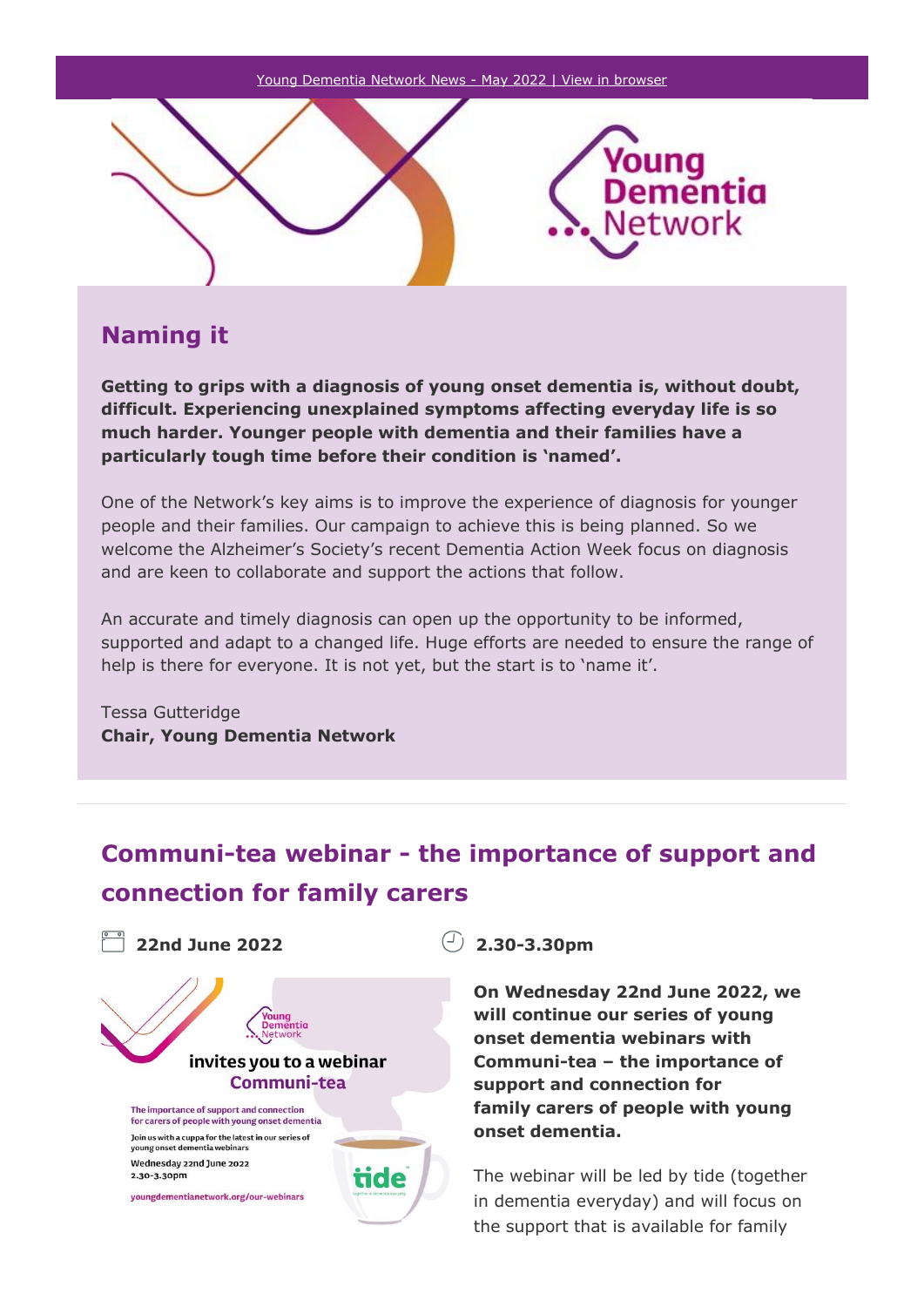members and carers and how connection to others affected by young onset dementia helps them to feel less alone.

Sarah Merriman, Head of Delivery, tide, will be our lead panellist. She will be joined by members of tide's young onset dementia carers focus group who will share their experiences and talk about how being part of the group has helped them.

### **[Sign up here](https://protect-eu.mimecast.com/s/D3VECZ4JKsPJ0LCnjnx5?domain=email.youngdementianetwork.org)**

Watch a recording of our May webinar, Connectivi-tea **[here.](https://protect-eu.mimecast.com/s/jO7aC1j8oFnVloFRY_26?domain=email.youngdementianetwork.org)** Catch up with past webinars on our **[website](https://protect-eu.mimecast.com/s/xFZcC2R5puKMgXtrqCdP?domain=email.youngdementianetwork.org)**.



## **Member showcase: Dementia Forward**

**The Young Dementia Network now has over 4500 members and this month we'd like to shine a light on one of our member organisations.**

Dementia Forward, based in North Yorkshire, supports over 300 people living with young onset dementia. Its progressive approach combines Dementia Care Coordinators, Dementia Support Advisors, a helpline, activity and peer support



# **Learn more about young onset dementia**

**The Dementia UK Summer School returns for a second time this July. It provides a free opportunity for health and social care professionals to improve their practice and knowledge of dementia care.**

The three-day virtual online programme features a session on Lewy body dementia on Wednesday 6th July 2022, 2-4pm, as well as a focus on young onset dementia on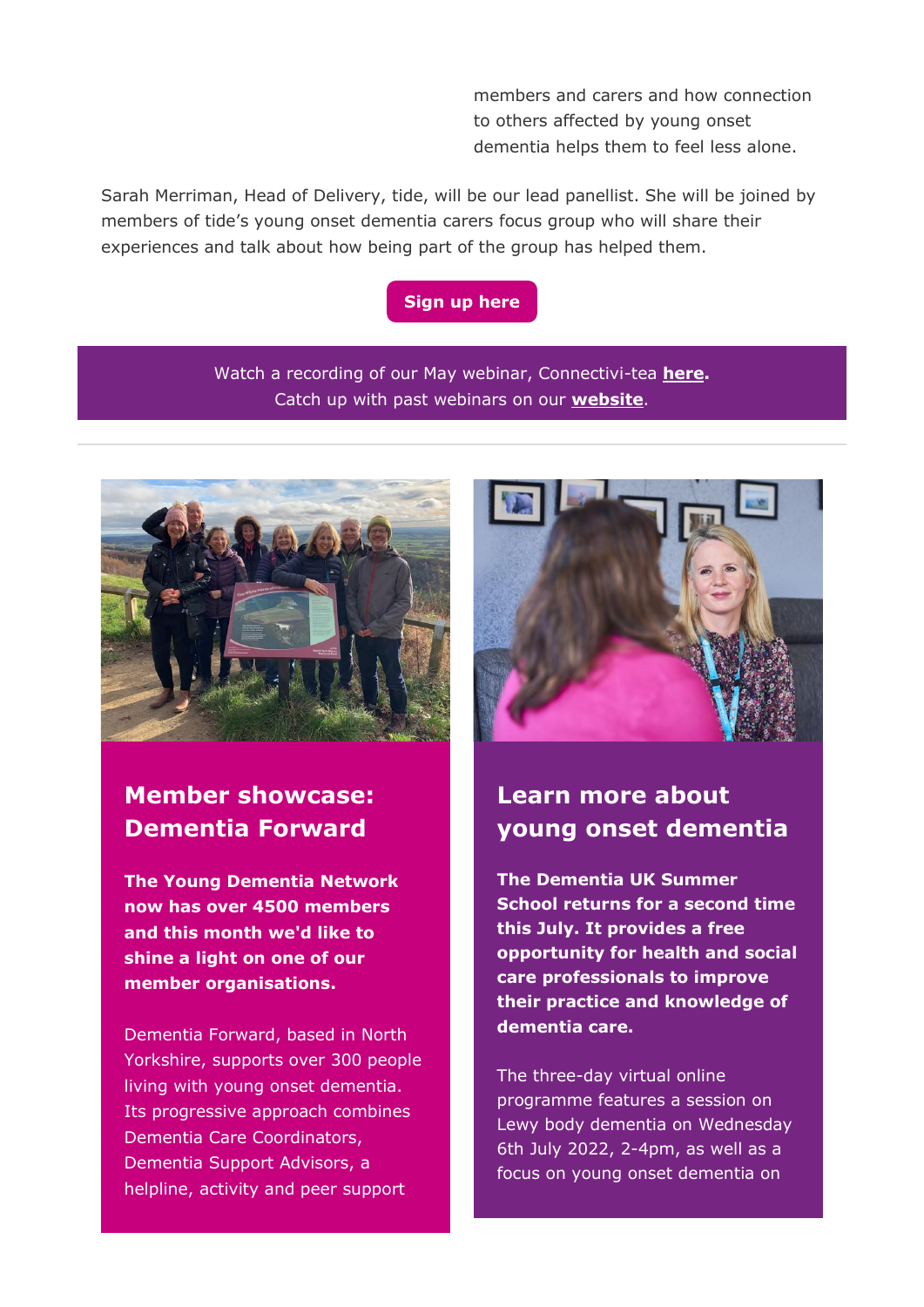groups, volunteering and befriending opportunities.

Thursday 7th July 2022, 10.30am-12pm.

**[Find out more](https://protect-eu.mimecast.com/s/Yg2cC3l5qh7nOlHlAXxr?domain=email.youngdementianetwork.org) [Book your place](https://protect-eu.mimecast.com/s/LKQiC487rhYXqOtr6qWz?domain=email.youngdementianetwork.org)** 

# **Book giveaway: United by Gina Awad**

**Written by Gina Awad and beautifully illustrated by Tony Husband, United is a moving new book that captures the real life tales of people living with dementia, including two stories of people with young onset, as told by their family members.**

Launching on 2nd June 2022, the book can be preordered **[here](https://protect-eu.mimecast.com/s/CM_AC585vhgB27t7cCyj?domain=email.youngdementianetwork.org)**. We have a free copy to give away. If you would like to be entered into the book giveaway, please **[email us](mailto:kate.fallows@dementiauk.org?subject=kate.fallows%40dementiauk.org)** with your full name and postal address by Tuesday 31st May 2022. The winner will be drawn at random.



## **Young onset dementia and dementia related news**

**Rare Dementia Support and The National Brain Appeal have launched a book of poems called There is so much I could say.** Created by people living with rarer forms of dementia and their carers, the book is available for sale **[here](https://protect-eu.mimecast.com/s/GNiBC665wsV5qvCPX4kN?domain=email.youngdementianetwork.org)**.

**The MindCare Young Onset Dementia Activists group (YODA) in Bromley has launched a short film offering practical advice on tackling loneliness for anyone affected by young onset dementia.** It also shares their group members' views of the YODA group and service. Watch the film **[here](https://protect-eu.mimecast.com/s/wHEAC765xsEDwKHD1Cpw?domain=email.youngdementianetwork.org)**.

**Living well with dementia in Greater Manchester is an event taking place on Monday 6th June 2022**. The event will be led entirely by people with lived experience and will reflect on the adverse impact of the Covid-19 pandemic on people affected by dementia and refocus on recovery looking forward. Find out more **[here](https://protect-eu.mimecast.com/s/Ns3WC8q5ySOoE0tqulKI?domain=email.youngdementianetwork.org)**.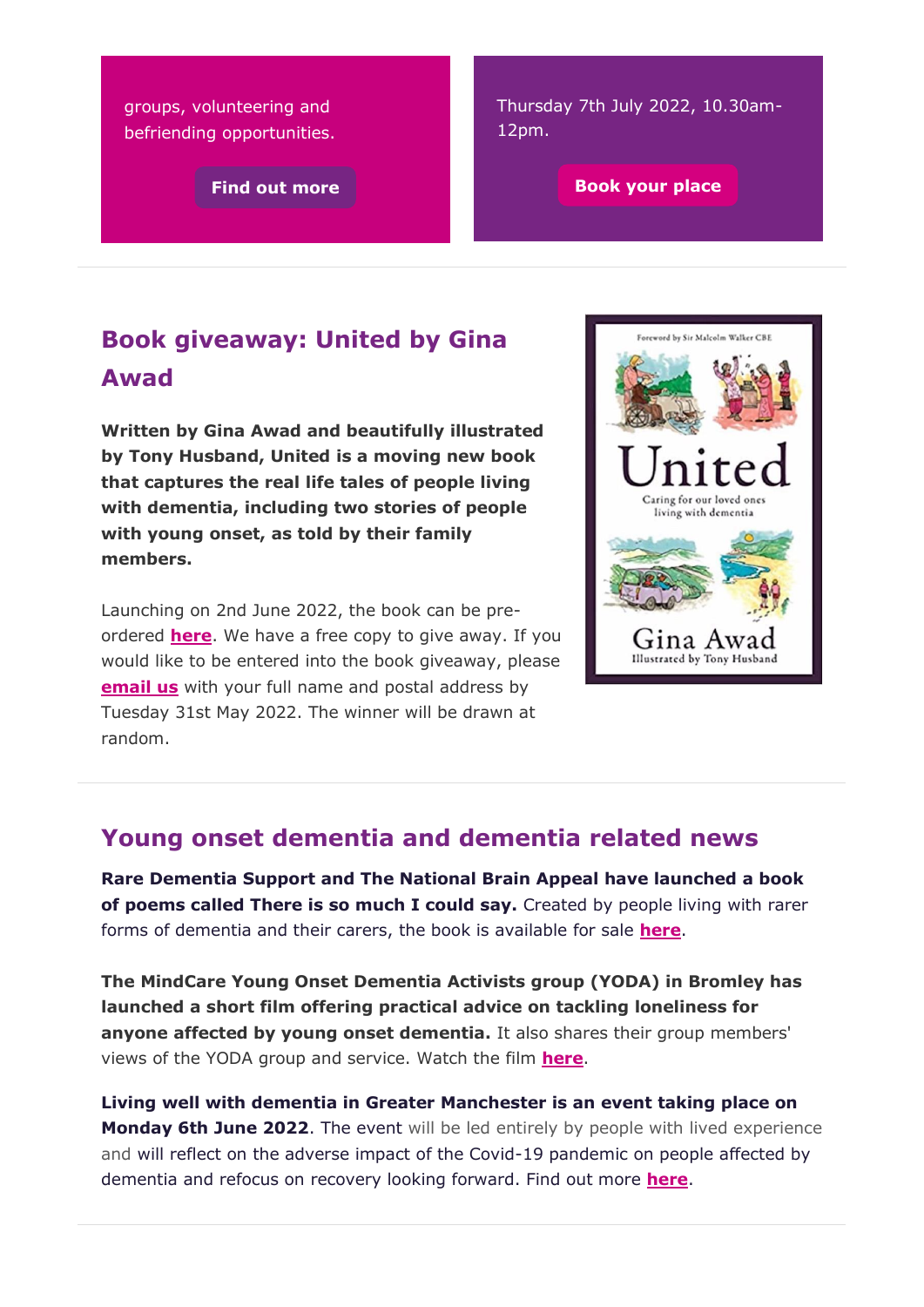## **Young onset dementia research round-up**

## **Involvement opportunities**

**Alzheimer's Disease International would like to hear your experience of postdiagnosis for the World Alzheimer's Report 2022.** Their survey is open until 6th June 2022 to people living with young onset dementia, family members and carers and clinicians and healthcare professionals. Find out more or take part **[here](https://protect-eu.mimecast.com/s/bUzTC985zhRGDXcX_u5r?domain=email.youngdementianetwork.org)**.

### **Recently published research**

**The use of digital technologies by people with mild-to-moderate dementia during the COVID-19 pandemic: A positive technology perspective** Catherine Talbot, Pam Briggs. Read **[here](https://protect-eu.mimecast.com/s/de8IC0g6nUJ1p5HEaZMf?domain=email.youngdementianetwork.org)**.

### **Age of symptom onset and longitudinal course of sporadic Alzheimer's disease, frontotemporal dementia, and vascular dementia: A systematic review and meta-analysis**

Sally Day, Stefanie Roberts, Nathalie H Launder, Anita M Y Goh, Brian Draper, Alex Bahar-Fuchs, Samantha M Loi, Kate Laver, Adrienne Withall and Monica Cations. Read **[here](https://protect-eu.mimecast.com/s/PxdWCg5gqFPMDRCRP2_Q?domain=email.youngdementianetwork.org)**.

For current dementia research opportunities, click **[here](https://protect-eu.mimecast.com/s/Ezf2Cj2lwclWVXuNEreL?domain=email.youngdementianetwork.org)**, or visit the **[Join Dementia](https://protect-eu.mimecast.com/s/5zRZCk5mxFYxPjtBy8a0?domain=email.youngdementianetwork.org)  [Research](https://protect-eu.mimecast.com/s/5zRZCk5mxFYxPjtBy8a0?domain=email.youngdementianetwork.org)** website.

To view a collection of research focusing on the most pertinent subjects relating to young onset dementia, click **[here](https://protect-eu.mimecast.com/s/NOaLClOnyfOQj8t3VNB7?domain=email.youngdementianetwork.org)**.

## **Resource showcase: Diagnostic experience checklists**



**Our new checklists have been created using the recommendations from The Angela Project, the largest study of young onset dementia carried out in the UK. They are designed to help improve the experience of diagnosis.** 

The diagnosis experience checklist for individuals and families is for use by people who may have young onset dementia and their family members.

It sets out the experience a person should expect during the process of assessment and diagnosis and what to do if the level of care does not meet these expectations.